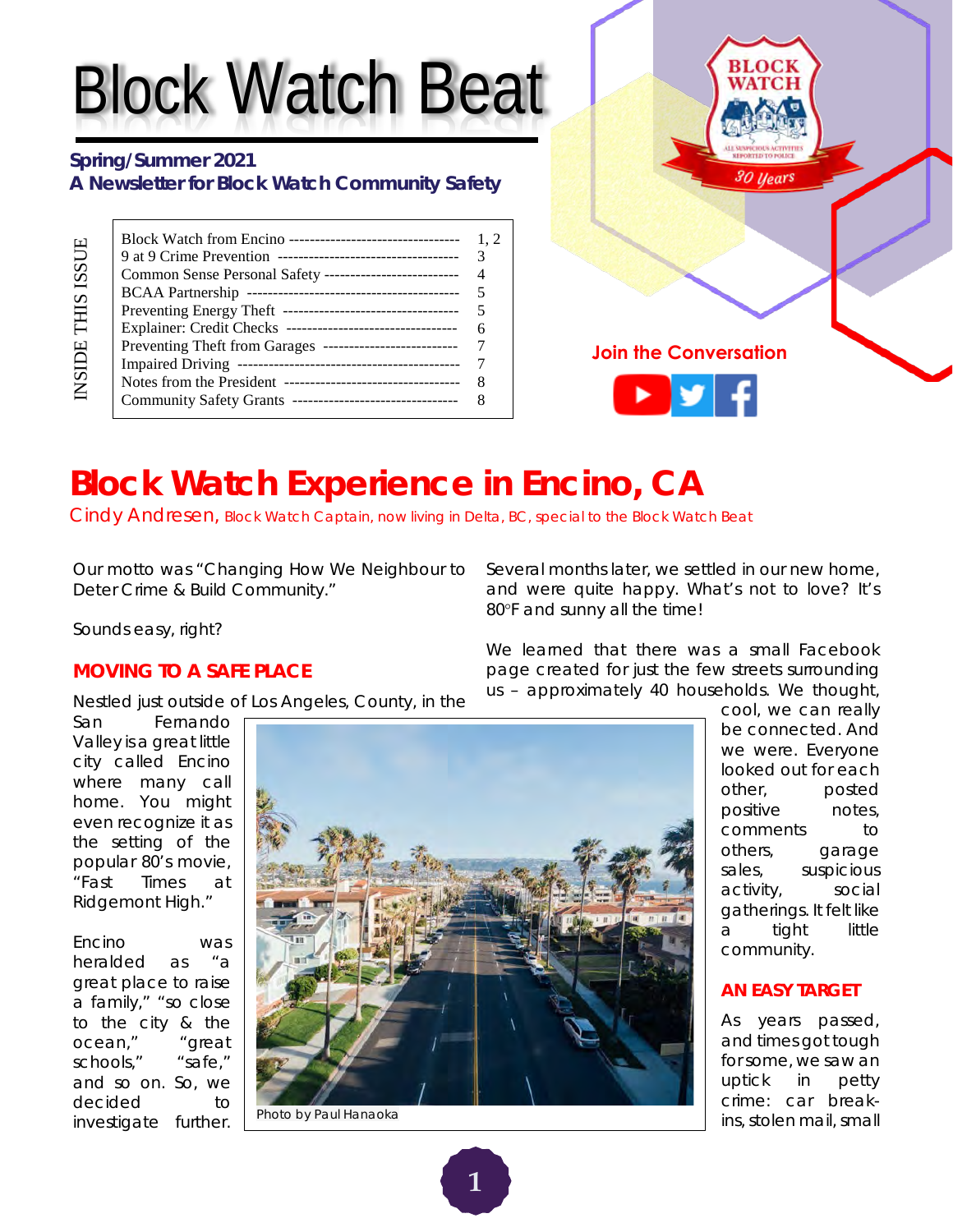personal items taken from properties. The word got out quickly that Encino was an easy target.

We then began seeing signs of next level activity, homelessness, serious crimes, dangerous confrontations. More frequently, helicopters would shine searchlights in backyards looking for suspects. More and more cars with no license plates would drive by homes in the early hours of the morning to stop and check doors, or scale walls into backyards. Really scary actually.

#### **THE BLOCK WATCH STRATEGY**

The Facebook community got together and decided to create more of an official Block Watch. We engaged with our local police and crafted a plan to:

- 1) create awareness,
- 2) find support with the authorities,
- 3) let criminals know that they were being watched by the community,
- 4) report all suspicious activity to the police.

We knew that the police alone could not take this on. It would take the active participation of the community.

Neighbourhoods were identified by area. Along with Block Watch Captains, and Co-Captains, each area had a designated SLO (Senior Lead Officer). This SLO was an active participant on the Facebook pages as a direct set of eyes as to what the residents and Block Watch Captains were posting. They would call out any

activity that looked suspicious or out of the ordinary. Anything from a parked car, a solicitor and door knocking raised concerns about stolen packages, break-ins, and potential casings.

Many of the neighbours caught all the activity on their security cameras. Videos were uploaded and shared daily. Community communication resulted in catching suspects early on, sending a message that THIS community is connected and engaged. Thieves do not want to be caught, so they moved on to the next neighbourhood.

*"We knew we needed to do something more to create awareness and keep our town safe"*

### **SUCCESS!!**

In a few months time, we built up our **community with well** over 5000 participants. We saw significant success in the blocks that were organized and trained to observe and

report. We saw the value in having more eyes on the street, awareness of activity on the block, and immediate communication via group texting to share urgent messages. Blocks noticed a decrease in crime and faster response times when they worked together.

As we worked hard connecting people through the Block Watch program, Encino returned to being a very desirable community to live in. We hosted annual block parties and since everyone

> looked forward to meeting friends, old and new, it got better each year. We may have set up Block Watch as a response to crime, but communication and gatherings are what kept us connected.

30 Years

The sense of connection between individuals, families, and neighbourhoods is at the heart of this vision of a "connected" community.

Looking back, there was more than just a select few people on a

cute neighbourhood Facebook page who really cared about the city we called home. There was all of the San Fernando Valley and beyond. We listened to our community's concerns and took action to address our challenges. By learning from others' experiences and observations, we lowered overall crime and kept Encino a great place to live, work and raise a family – one person at a time.

I am confident in saying that together, we built a city where everyone was aware, safe and engaged.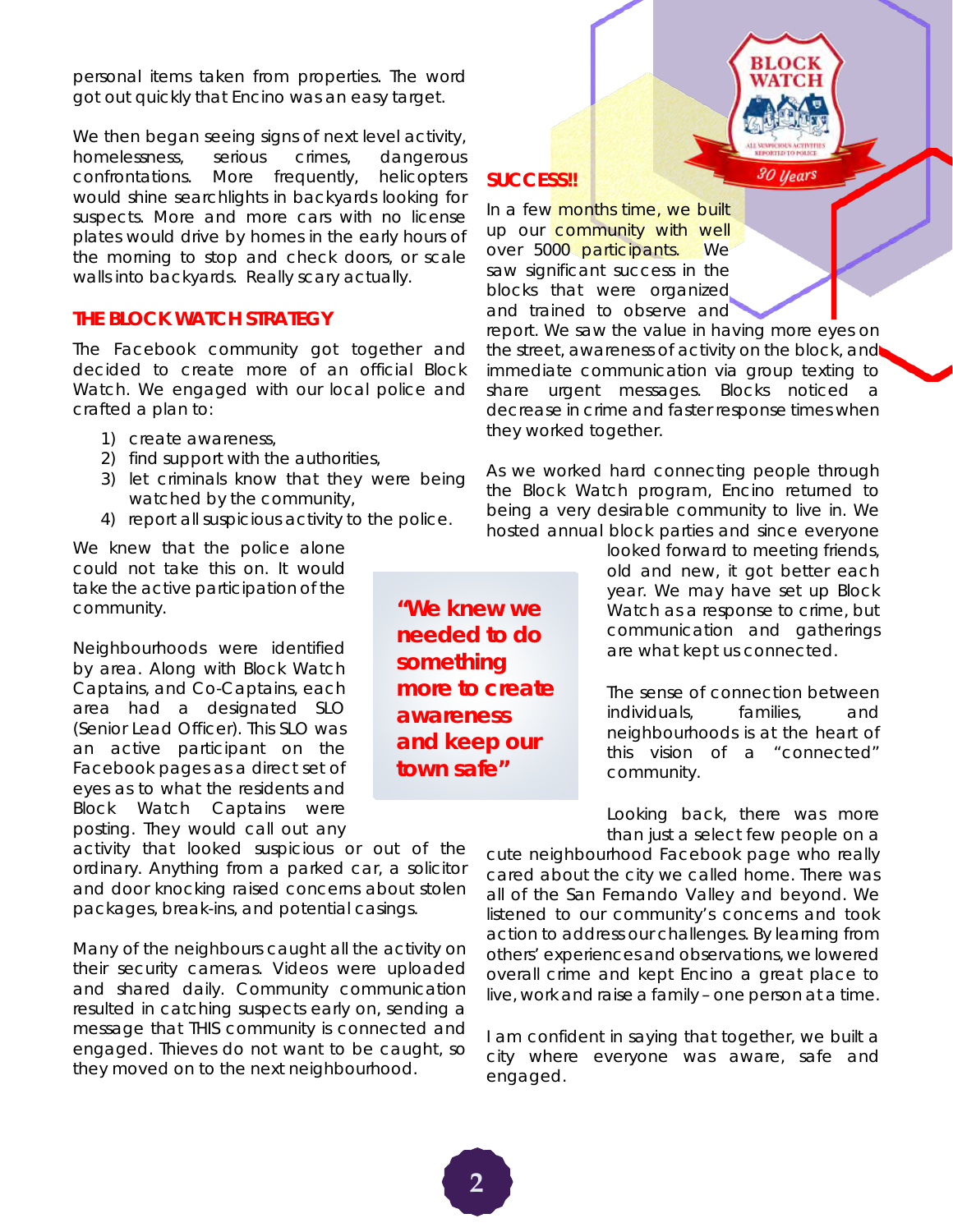### **Crime Stoppers' 9 at 9 Crime Prevention Strategy**

Linda Annis, Metro Vancouver Crime Stoppers

As the winter weather comes to an end, we can't wait to start leaving doors and windows open again. Gardening and other activities mean getting outside in the yard, with many of us leaving our doors unlocked and garages open.

That can spell trouble. Some of us can be too lax when we stay home, thinking everything's safe just because we're nearby. Don't let your guard down. You should think about whether a crook could sneak into the front door while you're busy in the back.

#### **WE CALL IT "9 at 9"**

Prevention is one of the best ways to stop crime in its tracks. We should all remember to do a quick, basic security check around the house every night of the year, whether it's light out or dark. Police recommend everyone do a check around the home about 9:00 P.M. every night.

#### **Think "9 at 9" – Nine things you can do at 9 PM:**

1. Remove everything from inside your car – from valuables and garage door openers, to pop bottles and pocket change.

2. Roll up the windows tight and lock all the doors.

3. Lock up bikes, ladders and even garden equipment.

4. Make sure all garage doors are closed and locked, including the one inside that leads into your home.

5. Close and lock all doors and windows in your home.

6. Set the alarm and check your video security equipment.

7. Leave an exterior light on overnight, so your front door isn't hidden in darkness.

8. Make sure deliveries from online orders have been picked up from your front step.

9. Don't let newspapers and flyers pile up – it looks like no one's home.

When you see something suspicious in your neighbourhood, say something. Keeping your family and your neighbourhood safe

involves everyone in the community reporting activities that aren't right. Always be aware of what is happening in your neighbourhood. When you see something suspicious, please call the police. But if you feel more comfortable anonymously reporting your information, that's when you can call Crime Stoppers.

30 Years

#### **ABOUT METRO VANCOUVER CRIME STOPPERS**

We are a non-profit society and registered charity that offers rewards for anonymous tip information about criminal activity and provides it to investigators in the Lower Mainland from Powell River to Boston Bar. People can leave anonymous tips in a variety of ways including sending the information through Crime Stoppers' "P3" smartphone crime reporting app, calling Crime Stoppers at 1-800-222-8477, online at [solvecrime.ca,](https://www.solvecrime.ca/) or by following the link on the Metro Vancouver Crime Stoppers Facebook page. Crime Stoppers accepts tips in 115 different languages. If the information provided results in a charge or an arrest, a cash reward of up to \$5000 may be offered. Tipsters stay anonymous by using code numbers to collect their rewards. Metro Vancouver Crime Stoppers is not the police and operates solely on funds donated or generated through fundraising events. Tax-deductible donations are gratefully received anytime by accessing the "donate" link at solvecrime.ca.

#### **"RETURN-IT" TO US!**

Should you wish to donate the proceeds of your bottle recycling to support Crime Stoppers, we've made it easy. Please visit Encorp's Return-It Program at [return-it.ca/express](https://www.return-it.ca/express/) and enter our registered phone number **604-717-2585** when you print your sticker tags at any Express kiosk or from home. Every donation is appreciated!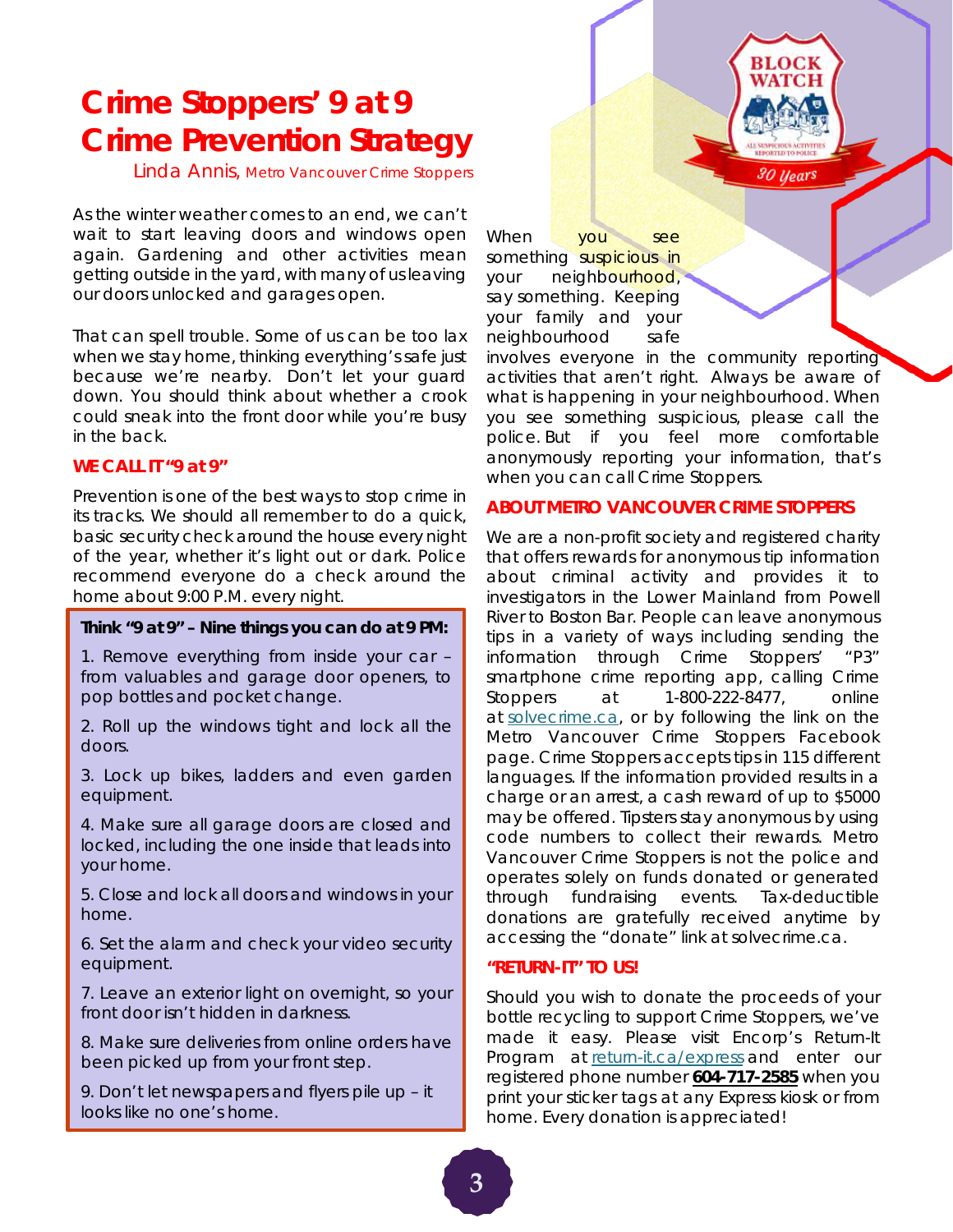

### **(COMMON SENSE) Personal Safety**

Mike Moyer Regional District of North Okanagan

With recent media articles around personal safety, I wanted to share a few simple precautions. You can reduce the risk to yourself and discourage those who commit crimes.

### **Personal Safety**

- Be alert and aware of the people around you; be mindful of persons loitering or acting suspiciously.
- Educate yourself concerning prevention tactics.
- Take a self-defense course.
- Be aware of your location and situation, such as alleys and dark parking lots.
- Inform others when and where you are going and check in with them when you reach your destination.
- Have your keys ready upon approaching your parked vehicle.
- If you suspect you are being followed, go to the nearest well-lit place or populated area, and yell, if necessary, to attract attention.
- When taking public transit alone, avoid waiting or getting off at isolated stations/stops. Arrange for a family member or friend to escort you to and from the station.
- Do not hitch-hike or pick up hitch-hikers. Once trapped inside the vehicle, it is difficult to escape or call for assistance.

### **Street Precautions**

- Be alert to your surroundings—especially if you are alone or out after dark.
- Whenever possible, travel with a friend(s).
- Stay in well-lighted areas.
- Walk close to the curb. Avoid objects, bushes and doorways where someone could hide.
- Walk confidently at a steady pace with purpose.
- Make eye contact with people when walking towards them.
- Do not respond to conversation from strangers on the street—keep walking.
- If you carry a purse, carry it securely between your arm and your body.
- Do not use or wear anything that will limit your vision or hearing.
- Depending on your circumstances, making a phone call or starting a video may help you avoid a confrontation.

### **In Public**

- Always keep your personal information secure.
- Do not display large amounts of money in public.
- Be aware of scams in case a stranger approaches you under pretenses. Avoid giving your name, address, and place of employment.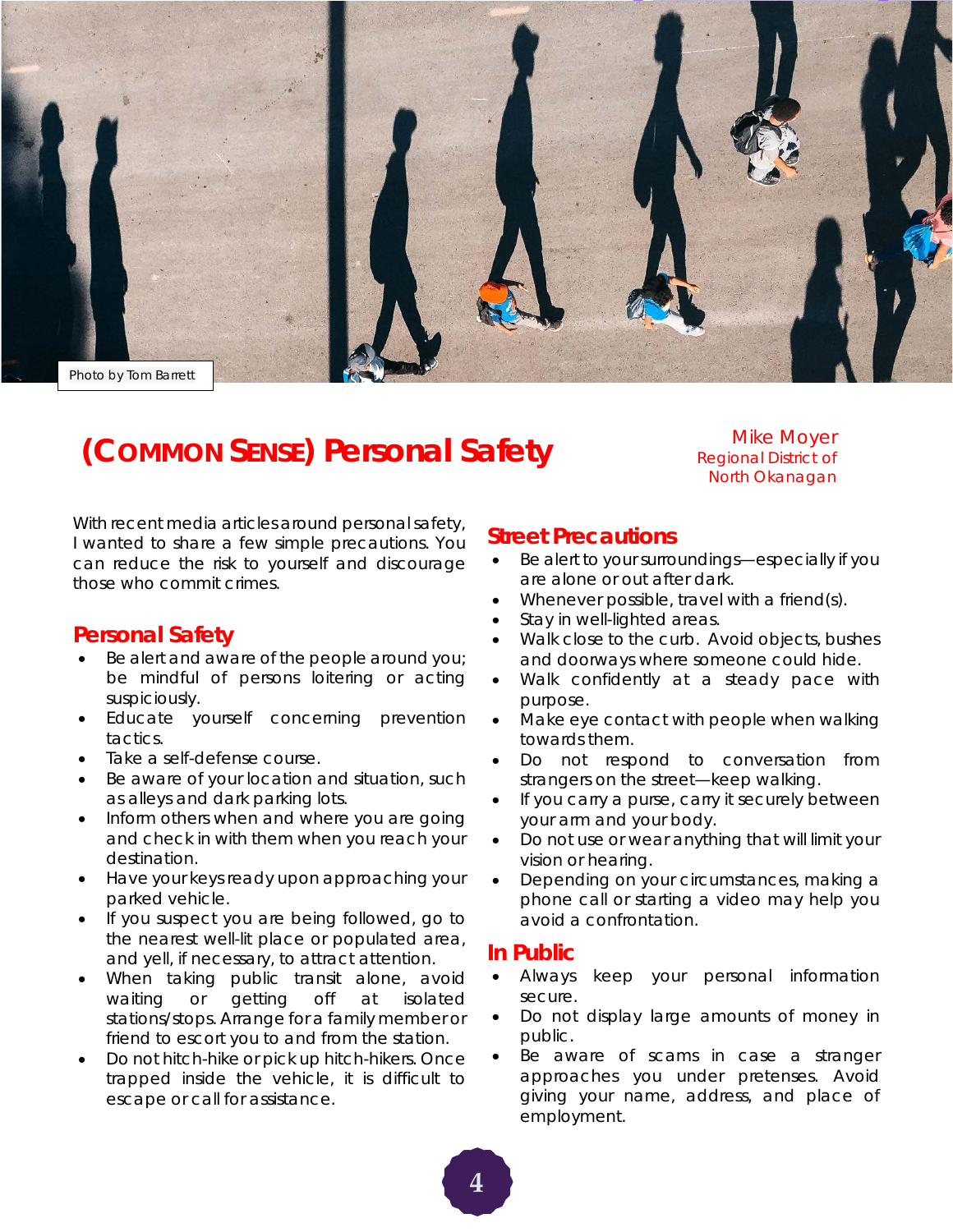### **BCAA and Block Watch Work Together to Expand Community Safety in BC**

As British Columbians stay local and spend more time at home, keeping you, your family and your neighbours safe in your communities is top of mind.

Serving one in three BC households with industryleading home, car, life, health & dental and travel insurance, roadside assistance, and full auto repair at BCAA's Auto Service Centres, protection is at the heart of BCAA's business. With our Members' support, we're also committed to delivering programs and initiatives aimed at keeping everyone safe across the province.

BCAA and the Block Watch Society of BC have partnered to increase community safety through the power of our respective memberships. Our shared goals around building safer neighbourhoods, disaster preparedness and prevention, and engaging our communities to

Victoria Pau On behalf of BCAA 30 Years

keep British Columbians safe and protected makes this alliance a great opportunity for our province.

BCAA is thrilled to collaborate with Block Watch! Stay tuned for upcoming initiatives and benefits!



# **5 Ways to Spot Energy Theft** Weldon LeBlanc

Theft of electricity and natural gas happens in communities across BC. This criminal activity poses major safety concerns for utility employees and the public. Plus, the cost of stealing electricity and natural gas is paid for by all customers.

BC Crime Stoppers shares anonymous information related to energy theft directly with FortisBC and BC Hydro investigators to better identify and investigate possible instances of energy theft. This helps protect our neighbourhoods and gives investigators access to timely information.

Energy theft generally involves finding ways to consume energy while bypassing a meter so that it can't be accurately measured, recorded, or paid for.

# BC Crime Stoppers

### **How to spot energy theft in your neighbourhood:**

**1)** Meter missing? Metal tag on the meter broken?

**2)** Wires cut/sticking out? Tools jammed in the meter?

**3)** Not a BC Hydro/FortisBC employee working on the meter?

**4)** Wires cut or hanging off the power line itself?

**5)** Lots of extension cords across a property for weeks at a time?

If you suspect energy theft, call Crime Stoppers anonymously at [1-800-222-TIPS](tel:1800222) or leave a [secure](http://www.bccrimestoppers.com/)  [tip online](http://www.bccrimestoppers.com/) at [canadiancrimestoppers.org/tips.](https://www.canadiancrimestoppers.org/tips)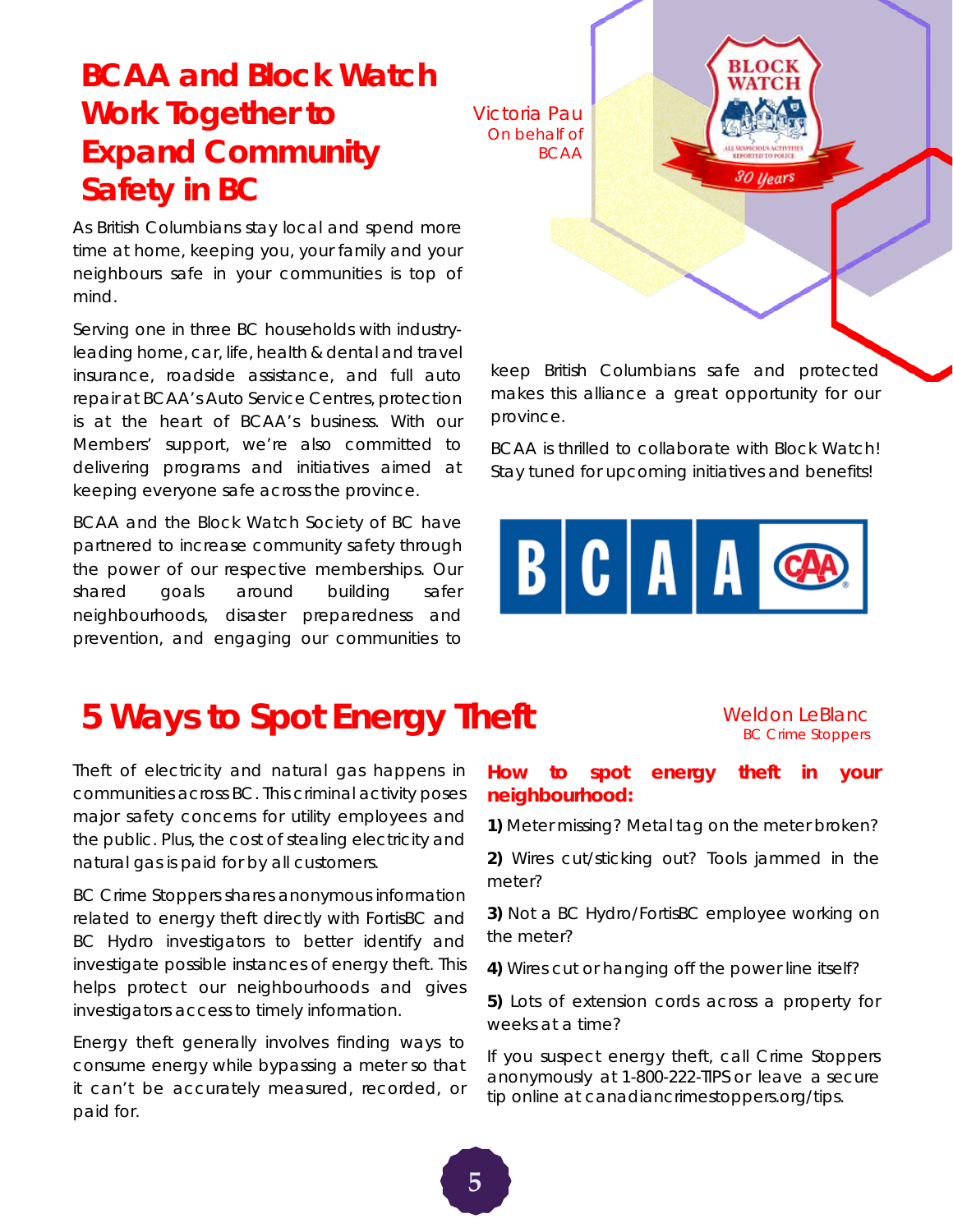### **EXPLAINER: Credit Checks**

Leah Marlay & Mitchell Paquette, VPD

**Did you know...** By law, everyone is entitled to one *FREE* credit check per year. Applying for a [credit report](https://www.canada.ca/en/financial-consumer-agency/services/credit-reports-score/order-credit-report.html#toc0) is an important crime prevention action that each of us can take to help protect ourselves from identity theft and unwarranted credit hassles.

There are two Canadian credit bureaus, TransUnion and Equifax. Check your credit history with both agencies. There could be something present on one agency's report that is not present on the other. For some, you may want to step it up a notch and subscribe to a 'for fee' credit monitoring service. Be careful on the websites to look for the FREE options. See the links below for shortcuts.

When applying for your credit check, you have the option to provide your Social Insurance Number (SIN) to increase the accuracy of the search. Always be aware that you shoul[d protect](https://www.canada.ca/en/employment-social-development/programs/sin/protect.html#a2)  [your SIN](https://www.canada.ca/en/employment-social-development/programs/sin/protect.html#a2) and balance the benefits and cautions of providing it.

If you find anything on your report that doesn't seem right, deal with it immediately as you may have been the victim of some form of identity theft. Be aware that, it may not be glaringly obvious that this has happened. Both **Equifax and [TransUnion](https://www.transunion.ca/2)** provide resources to help identify a fraud or theft and how to deal with being a victim of identity theft. The [Canadian Anti-Fraud Centre](https://www.antifraudcentre-centreantifraude.ca/index-eng.htm) also has resources to help you deal with the aftermath.

#### **APPLY FOR YOUR FREE CREDIT CHECK**

If you do an annual check, consider requesting your report from one bureau, then wait six months before you order from the other bureau. By spacing out your requests, you may be able to detect problems sooner.

30 Years

Both TransUnion and Equifax offer a variety of ways to check your credit history for free.

The process of checking your credit will take less than 15 minutes. Don't forget to put a repeat reminder in your calendar.

At the very least, this process is interesting to see what information is collected about you. We hope you don't find any surprises.

### **DIRECT LINKS TO REQUEST YOUR CREDIT REPORT / CONSUMER DISCLOSURE**





#### **[Link to TransUnion Canada Free Consumer](https://www.transunion.ca/product/consumer-disclosure)  [Link to Equifax Canada Credit Check](https://www.consumer.equifax.ca/personal/)  [Disclosure Choices](https://www.transunion.ca/product/consumer-disclosure)**

There are four options on this page: Online, Mail, In Person & By Phone. The Online version allows you to request a Consumer Disclosure for *free every 30 days.* The Consumer Disclosure does not provide you your credit score.

[TransUnion](https://www.transunion.ca/resources/transunion-ca/doc/personal/Consumer_Disclosure_Request_Form_en.pdf) by Mail: TransUnion

Scroll down to near the bottom of the page under "Stay on top of your credit with Equifax" and then select the free online or mail option.

[Equifax](http://www.equifax.com/ecm/canada/EFXCreditReportRequestForm.pdf) by Mail: Equifax

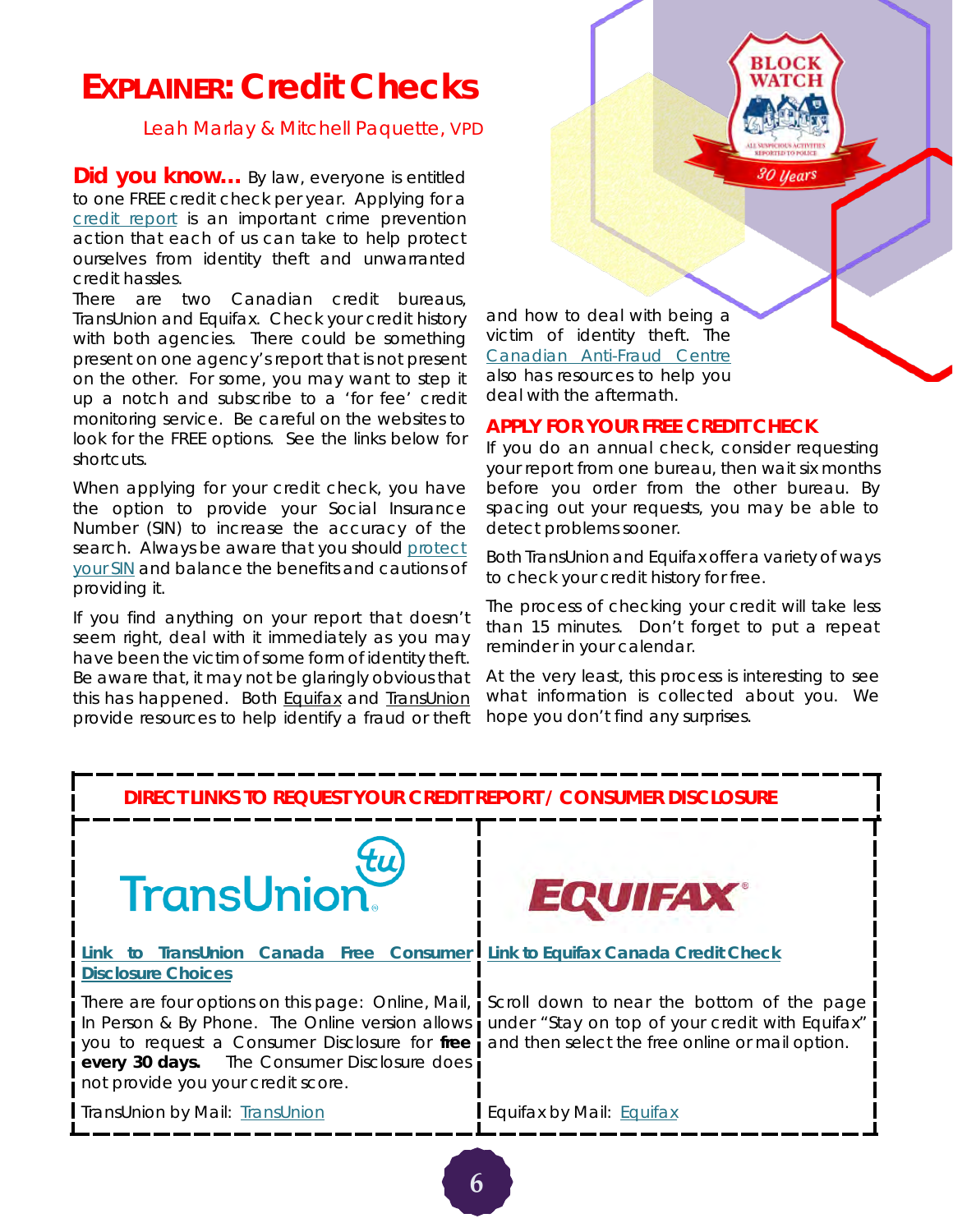### **Tips on Preventing Theft from Your Garage**

What is the first place that comes to mind when you think about storage of your tools and equipment at home? Most of you will answer "Garage." Many of you have also spent beautiful weekend afternoons organizing your garage while members of the community take walks through your area. It is important to recognize that offenders may take these opportunities to blend in and "scope out" what you have in your garage, and then think about how to get their hands on it.

So, how can you enhance security on your property to mitigate the chances of garage break-in's? Here are some quick tips:

**1. Close your garage door**(s). An open overhead garage door is an open invitation to offenders.

**2. Ensure there is adequate lighting** in dark areas. Offenders generally like to operate in the dark where they won't be seen. When you illuminate your driveway and the area around your garage you can help reduce the chances of a break-in to your garage.

## **Impaired Driving** Christine Kirby Christine Kirby

Although COVID-19 has changed a lot of things, the law remains the same - if you've been drinking, don't drive.

ICBC and police across the province are encouraging drivers to be responsible, and police will be looking for impaired drivers at CounterAttack road-checks.

Impaired driving is the leading criminal cause of death in Canada and one of the top three contributing factors of fatal crashes in B.C.

ICBC continues to work to reduce impaired driving by supporting enhanced police

Rimmi **Purewal** Mission RCMP

**3. Remove your garage door opener**  from your vehicle! While access is to your garage, it essentially acts as a second key to your home. Deny offenders the opportunity to gain access to your garage door opener by treating it like any key – bring it indoors with you.

**4. Install a garage door alarm**. These operate similar to alarm locks on windows; if they sense any motion at the garage, they will emit a loud noise and notify homeowners as well as neighbours.

**Bonus Tip:** Ensure the door connecting the garage to your home is always locked. Remember, it takes an offender's desire + a target + an opportunity for an offender to commit a crime. By taking away the opportunity, you have prevented the crime.

# On behalf of ICBC

30 Years

enforcement and local community events with 'Get Home Safe' material.

### **The Rules**

- [It's a criminal offence in Canada to drive](https://www.icbc.com/road-safety/crashes-happen/impaired-driving/Pages/Default.aspx)  while impaired by alcohol or drugs.
- Police can demand a breath sample from any driver they lawfully stop, not just if they suspect a driver has been drinking.
- Penalties for impaired driving offences include immediate roadside prohibitions such as 24-hour to 90-day driving suspensions, vehicle impoundments, fines, jail time, impacts on your insurance and more.